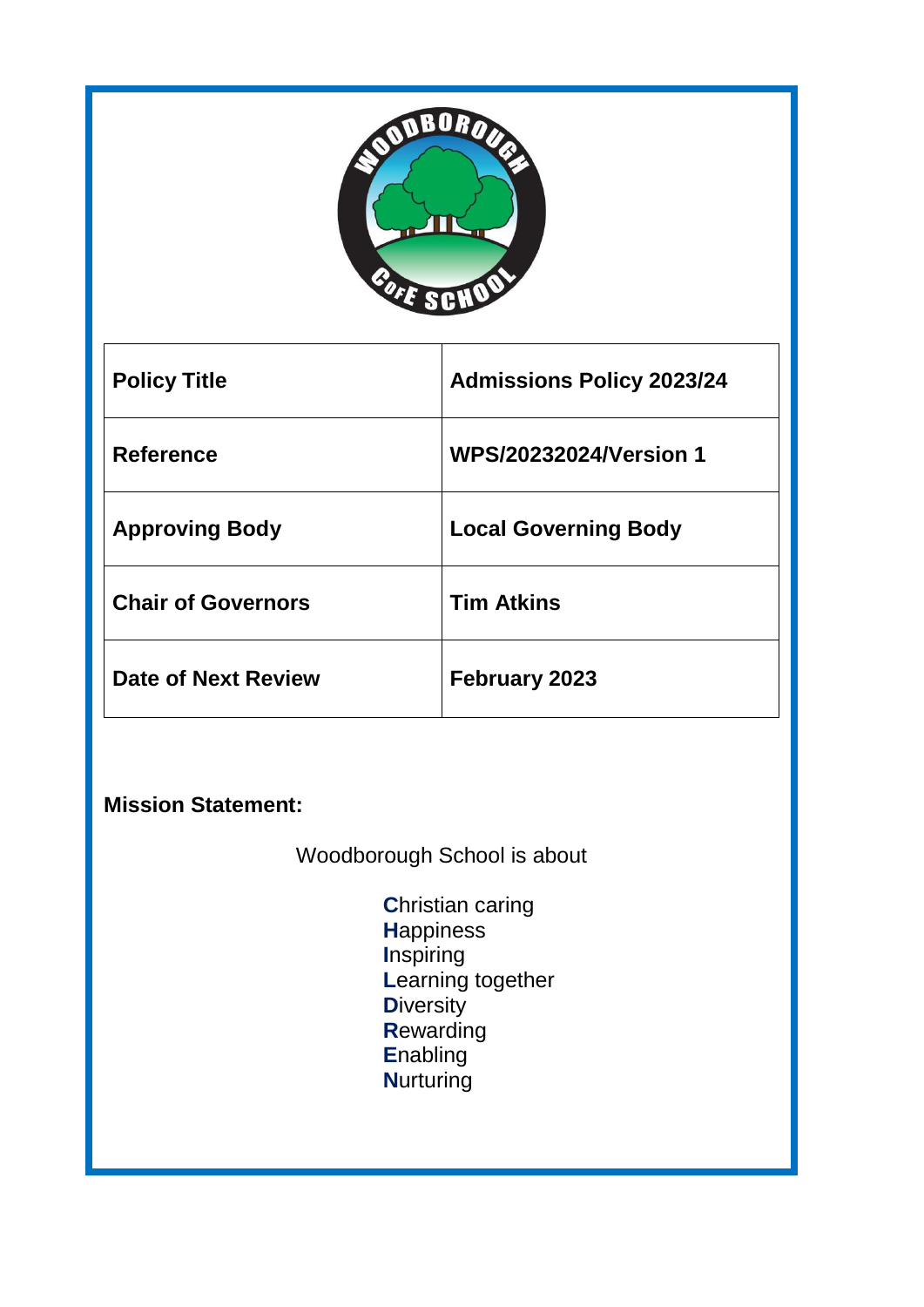# **Woodborough CE VA Primary School**

# **Admissions Policy 2023/24**

# **Introduction**

This document sets out the Admissions Policy of Woodborough Church of England Voluntary Aided Primary School. For the purposes of this policy, the Governing Body of Woodborough Primary School is the admission authority.

Recognising its historic foundation, the school will preserve and develop its religious character in accordance with the principles of the Church of England and in partnership with the churches at parish and diocesan level.

The school aims to serve its community by providing an education of the highest quality within the context of Christian belief and practice. It encourages an understanding of the meaning and significance of faith, and promotes Christian values through the experience it offers to all its pupils. Parents have the right to withdraw their children from the daily Christian act of worship and from Religious Education.

Parents who wish their children to be admitted to the school, must complete the Primary Common Application Form in line with the Local Authority Co-ordinated Admission Scheme. You can make either an online or written application.

Online applications can be made at [www.wiltshire.gov.uk.](http://www.wiltshire.gov.uk/) The online facility will be available from **1 st September 2022** up until the deadline of midnight on **15 th January 2023.** If an online application has been submitted, a written application is not necessary.

Application forms can be obtained directly from Wiltshire Council's Customer Care Unit, who can be contacted on 01225 713010.

Once you have completed your child's application form, this should be returned to:

The School Admissions Team Wiltshire Council County Hall **Trowbridge Wiltshire** BA14 8JN

## **The application should also be registered at the school office by the deadline date.**

The receipt of your application at County Hall will be acknowledged. If you have not received an acknowledgement within ten days of returning your application form, please contact the Customer Care Team at County Hall on 01225 713010.

Where parents wish to be given preference on the grounds of their faith within their application they should complete the school's Supplementary Application on Religious Faith Grounds Form (Appendix 1) which is available from the school office. This form must be completed and returned to the school together with all documentary evidence **by 15th January 2023** if it is to be considered during the admissions process.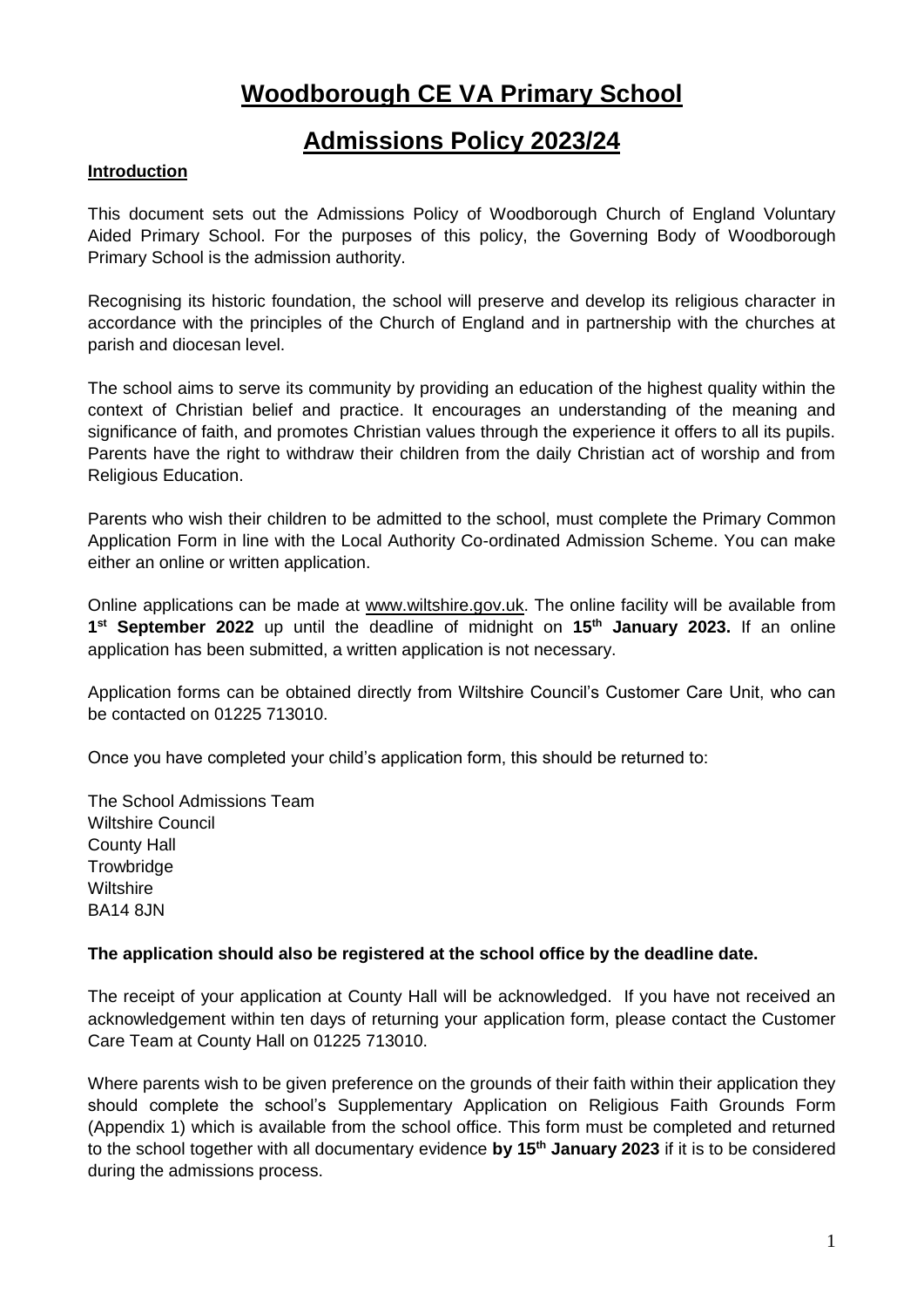The Supplementary Form seeks additional information which the Governing Body needs in order to apply the over-subscription criteria, should this be necessary. Completion of the form does not guarantee admission should the school be over subscribed. (Please see over subscription criteria).

Details of the school place offered to your child will be sent from Wiltshire Council on 17<sup>th</sup> April **2023,** to the address given on the application form. If you have moved house since completing the application form, please ensure that you contact the Customer Care Unit on 01225 713010 with your new address details. You have to accept or decline the place by **1 st May 2023**, letting the school office know your decision by the same date.

## **General Information**

#### **a. Designated Area**

A designated area is a discrete geographical zone served by a school. The address that determines a child's designated area is the place where s/he is ordinarily resident with his/her parent(s) or legal guardian(s) for the majority of the school week. Most schools have a discrete designated area but some addresses fall within areas shared by two or more schools. Children living outside the county boundary are treated as if the children live within Wiltshire but outside the designated area for the school(s) in question.

## **b. Preferences**

Parents will be invited to state up to three ranked preferences. Each preference will be considered equally. This means that Wiltshire Council will consider all applications against the published admissions criteria without reference to how the school applied for has been ranked on the application form. As far as possible applicants will be offered a place at a school to which they have expressed a preference. Where the applicant has made more than one preference the LA will make an offer for the highest ranked preference school possible with available places in accordance with the standard admission criteria. Where it is not possible to offer a place at a preferred school, and the applicant lives in Wiltshire, the LA will allocate a place at an alternative school. Allocations will be made after all expressed preferences have been considered. An applicant will normally be offered a place at the designated school for their home address. An alternative school may be allocated in cases where the designated school is full and the alternative school is within the safe statutory walking distance and has places available or it is a school to which free home to school transport would be provided.

#### **c. Children with a statement of special educational needs or education, health and care plans**

All children whose statement of special educational needs or education, health and care plan names a school must be admitted. Once a statement reaches the formal proposed stage the administration of the admission of the young person becomes the responsibility of the Statutory SEN Service at which point this policy ceases to apply.

#### **d. Published Admission Number**

A Published Admission Number (PAN) is agreed for each school annually and defines the number of places available for the year of entry. All applications must be agreed until the PAN has been reached and this figure will not be exceeded other that in exceptional circumstances, for example, a child living in the designated area for who there is no reasonable alternative place available would be admitted. "Reasonable" in this circumstance is defined as a school within the statutory safe walking distance from the applicant's home address of two miles for children aged under eight and three miles for children aged eight or over, or it is a school to which free home to school transport would be provided.

#### **e. Address**

The child's address provided on the application form should be that of the child's normal place of residence. Only one address can be considered for application purposes. The address provided will be used to determine the child's priority for a school place. The Local Authority reserves the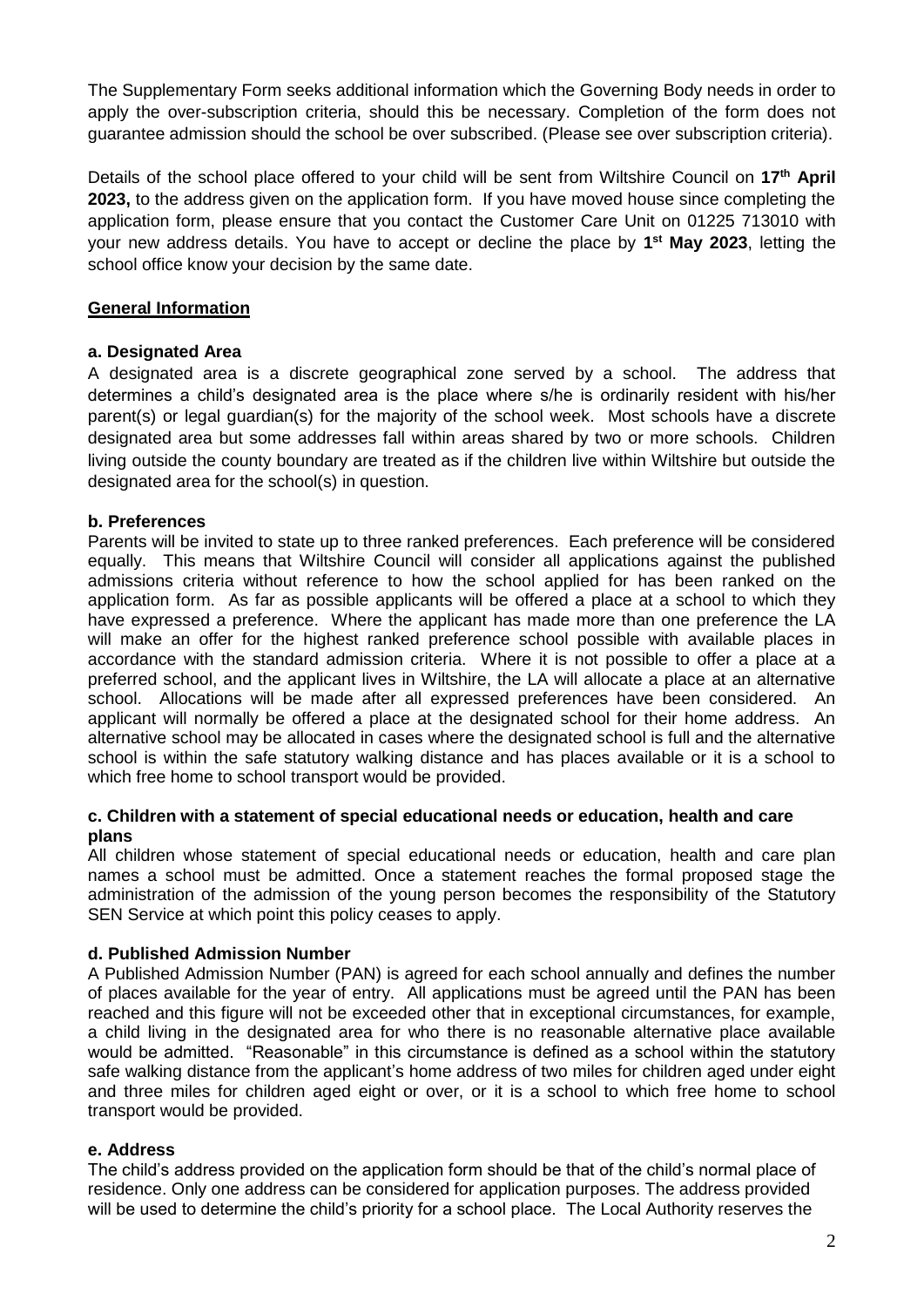right to confirm the address provided by the applicant using the council tax reference number which is provided as part of the application.

For Year R September 2023 entry, the address used to determine priority of school places for on time applications submitted in the main round, will be the child's normal place of residence as at deadline date of 15th January 2023.

#### **f. Shared Parental Responsibility**

Where two (or more) adults both have parental responsibility for a child it is preferable that they should agree before submitting an application form which school(s) to name as their preference(s). In cases of dispute, or where two application forms are submitted, the LA will process the application received from the adult who has a residence order. If no such order has been made, preference will be given to the parent with whom the child is living for the majority of the school week.

If both parents are in dispute as to whom the child lives with the majority of the school week, the LA will process the application received from the adult who is in receipt of the child benefit, if this is not available then the address used on the NHS card will be used.

In the event of a further dispute regarding the address used, parents may wish to take independent legal advice on whether they should seek a specific issue order from the court to decide on where the child is schooled. For in year transfer applications, until any such order is made, the placement will continue in the best interests of securing educational provision for the child with a minimum of disruption.

For year of entry, where possible, a place will be offered in accordance with the preferences to the parent who can provide evidence that they are in receipt of child benefit.

#### **g. Multiple Births**

The LA will endeavour to place siblings born at the same time (e.g. twins, triplets etc. in the same school. If necessary, schools will be required to admit over PAN to accommodate such children. In accordance with paragraph 2.15 of the School Admissions Code, twins and multiple births will be classed as permitted exceptions to the Infant Class Size Regulations. This will only be the case when one of the siblings is the  $30<sup>th</sup>$  child admitted.

#### **h. Children of UK Service Personnel (UK Armed Forces)**

Applications for children of service personnel with a confirmed posting to the county will be considered in advance of the family moving into the county if necessary. Where possible, an application must be included in the normal admission round.

An official letter, such as a posting note or letter of support from the commanding officer should be sent to the LA as soon as possible. This should include relocation date and unit postal address or quartering area address (the address of the closest house in the nearest 'quartering area').

Until a fixed address is available, the unit postal address or quartering area address will be used and a school place allocated accordingly.

The LA will not refuse a child of UK service personnel a place because the family does not currently live in the area, nor will it reserve blocks of places for these children.

Children will be considered to be siblings if any brother or sister is going to be attending a school. Their position on any waiting list will be set accordingly. The sibling link will not apply if the child that is going to be attending the school will be in year 6.

All applications will be dealt with in accordance with these admission arrangements. If a reasonable alternative cannot be offered, the child may be admitted as an 'excepted pupil' under the School Admissions (Infant Class Sizes) (England) Regulations 2012.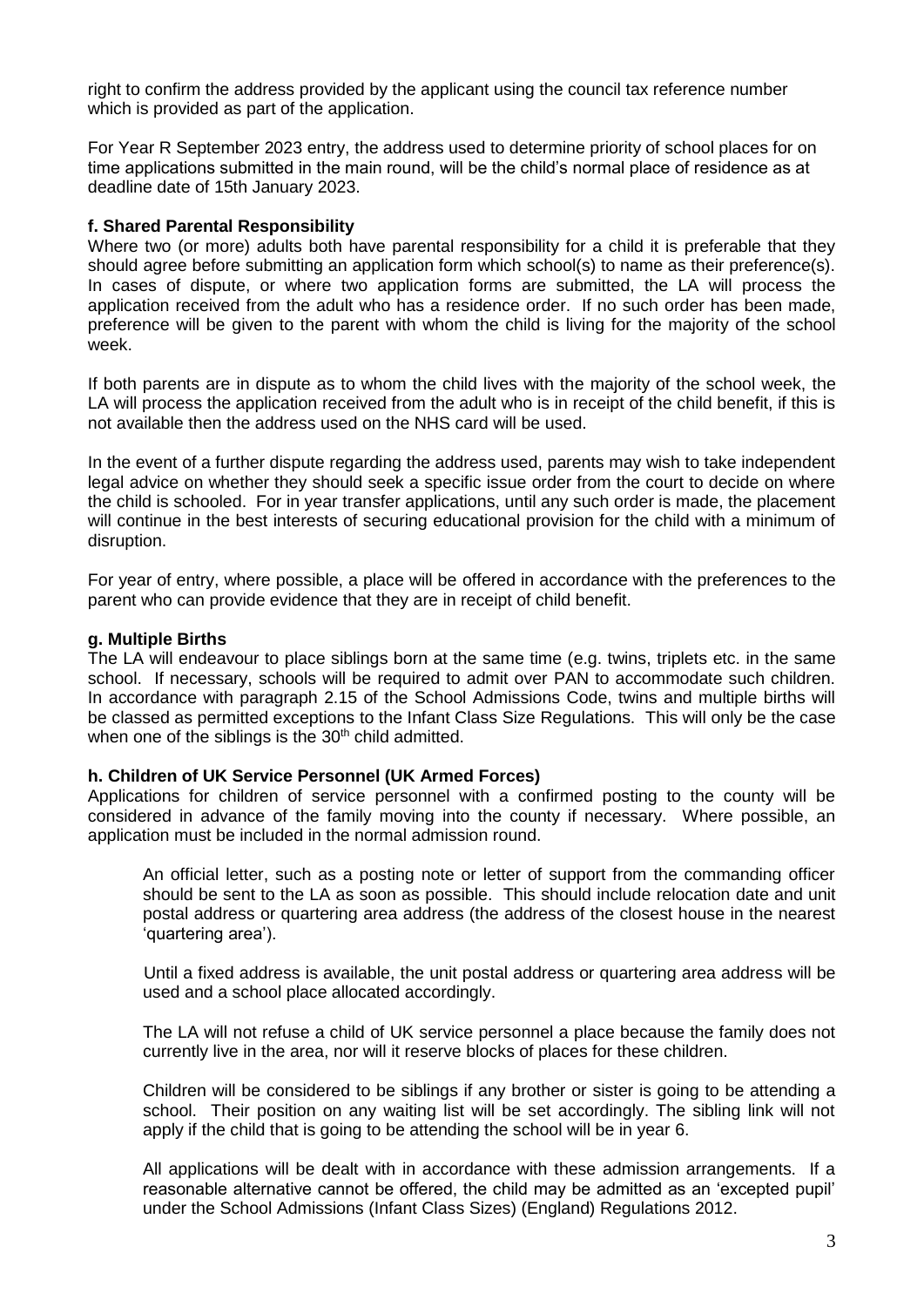Every year the governing body will review and publish information concerning Woodborough CE VA Primary School admission policy. This will confirm the maximum number of children to be admitted to the school as a whole, the Pupil Admissions Number (PAN) which is currently 30 and explain how places will be allocated.

## **Aims**

The overriding aim of this policy is that it should work for the benefit of all children and parents/guardians in our area. It should be simple to use and assist parents/guardians to take the best decisions on the preferred school for their children. It should contribute to improving standards for all pupils.

Our school's mission statement is:

*Woodborough School is about…*

*Christian caring Happiness Inspiring Learning together Diversity Rewarding Enabling Nurturing.*

The school aims to provide a place for all children whose address is within the designated area, i.e. the area of benefit as defined in the school's Trust Deed.

\* Designated Area means living within the parishes listed below (those which used to be our defined catchment area and immediate neighbourhood):

Alton Barnes, Alton Priors, Honeystreet Beechingstoke Stanton St Bernard Woodborough

\*\* Shared Area. The following two parishes, being listed in its Deed, are in the historic catchment area of Rushall School, where their resident children will have a preference. However, since with the above four they now fall within the Team parish grouping which includes Woodborough, if their residents apply to Woodborough School, they will be given the same priority as children from the designated area:

**Manningford** North Newnton

A map of our designated area / shared area is available on request.

A full-time school place in the Reception class is available for children from the September following their 4th birthday (i.e. children born between 01/09/2018 and 31/08/2019 will be admitted in September 2023). Parents can request that their child attends part-time until the child reaches compulsory school age. Part time is considered to be five mornings a week.

The actual date for children starting school will be notified to parents to allow for a staggered entry into the Reception Class in the first few weeks of Term 1.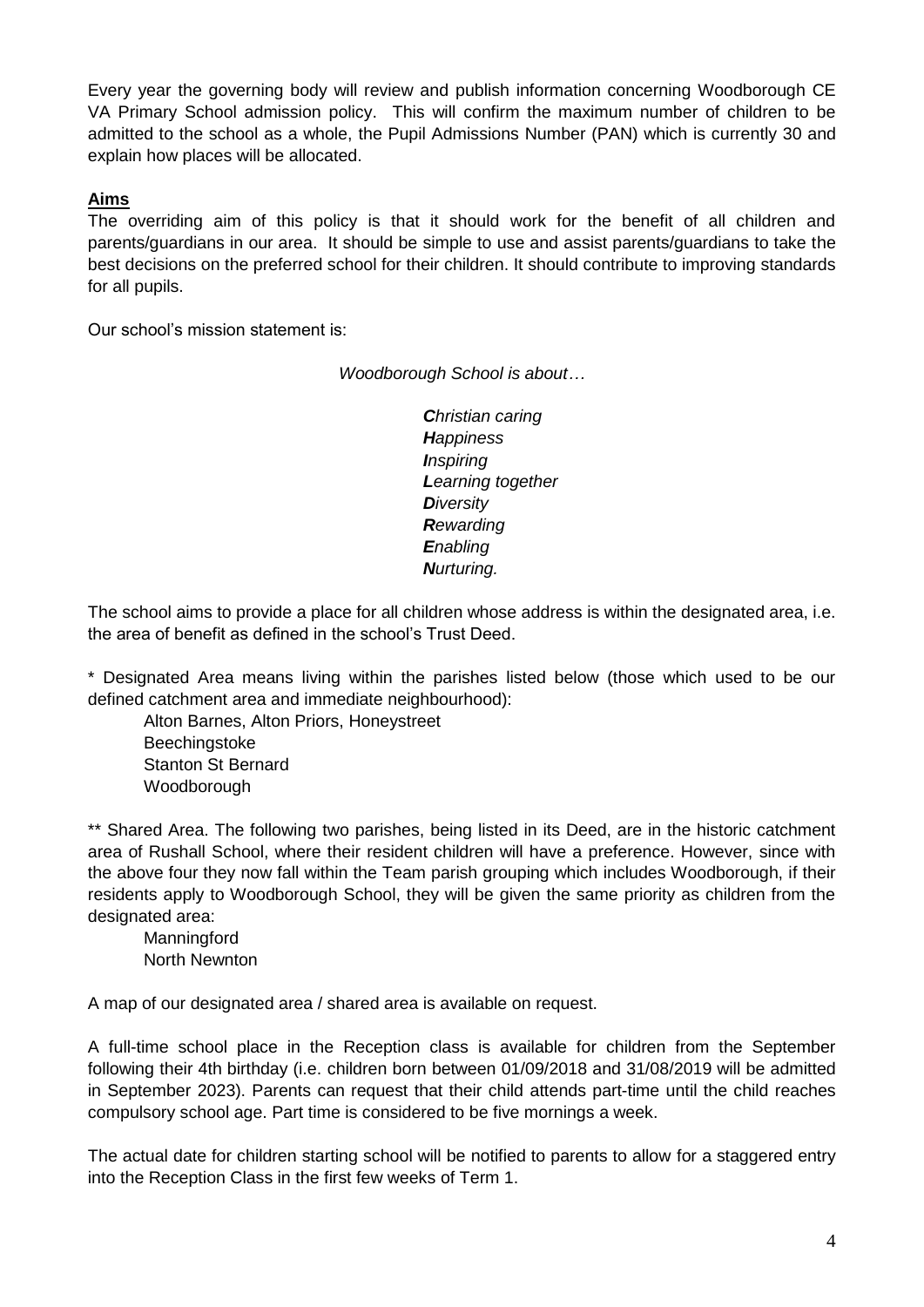Where an offer of a place is made to a child below compulsory school age, parents have the right to defer their child's entry to school until later in the school year, either the following January or April. The place is held for that child and is not available to be offered to another child. Entry may not be deferred beyond the beginning of the term after the child's fifth birthday, nor beyond the academic year for which admission is sought.

The school would strongly advise that such children only wait until January, when the time lost can more easily be made up. Parents should be aware that children joining in January and thereafter will be expected to attend full time.

#### **Admission of children outside their normal age group**

All applications for children requesting admission outside their normal age group will be processed as outlined in Wiltshire Council's Co-ordinated Admissions Scheme, which has been drafted in line with the School Admissions Code.

#### **Deadline for application**

Applications for Reception Year entry for the academic year starting September 2023 need to be formally registered with the Local Authority by the date stated on the Common Admission Form for consideration by the admission authority.

Woodborough Church of England (VA) Primary School cannot guarantee places for children when there are no places available as a result of late applications for the normal year of entry or any application that relates to a different year group.

The Governors have set a maximum class size of 30 pupils. Legislation states that no infant class may exceed 30 pupils.

A decision on the admission of new entrants will be made during the spring term 2023. The parents or guardians will receive written notification of the outcome from the Local Authority on the date determined in the Wiltshire Council Co-ordinated Primary School Admission Scheme which is **17 th April 2022.**

Late applications, i.e. those received after the deadline for the normal admissions round will not be considered until after all of those which were received on time have been processed.

#### **Waiting Lists**

During the normal admissions round it is always necessary to complete a Local Authority Common Application form to apply for a school place. Registering interest with the school on a "waiting list" before the admissions round guarantees neither a place nor priority within the oversubscription Criteria. Offers of places will be made by the Local Authority on the school's behalf.

If the school is oversubscribed for children due to start in 2023-2024 a waiting list will be maintained. The position on the list will be determined by applying the published over-subscription criteria and not by date of receipt. This will mean a position will change if a later application is received from someone with higher priority according to the over-subscription criteria. The existence of a waiting list does not remove the right of appeal against any refusal of a place from any unsuccessful applicant.

Names will only be removed from the list if a written request is received, or if the offer of a place that becomes available is declined. The waiting list will close at the end of the Autumn term 2023. At that time parents of pupils on existing lists must confirm in writing their wish to be placed on a newly constructed waiting (or continued interest) list which will remain open until the end of the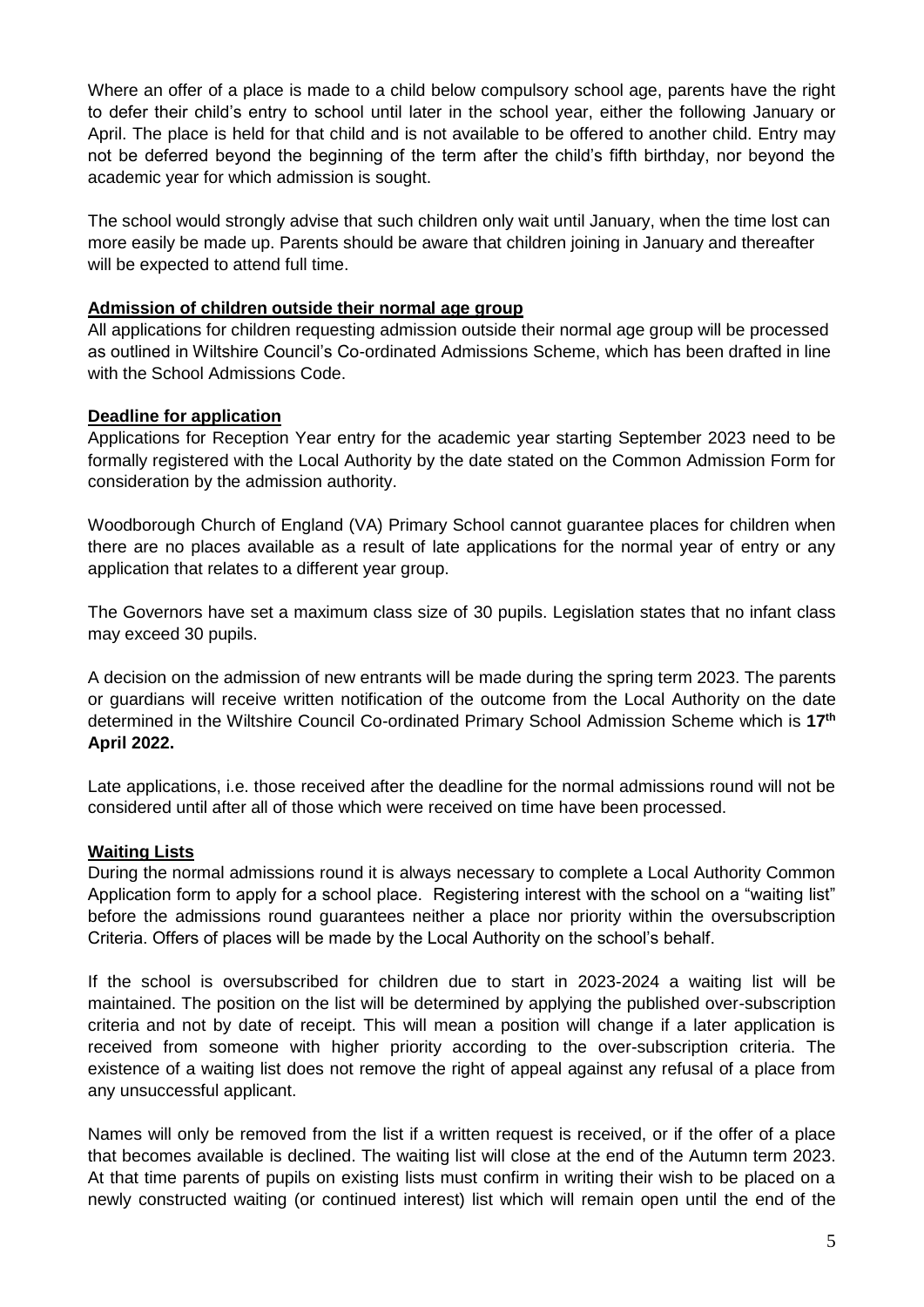Spring term 2024*.* Looked after children and previously looked after children as defined within this policy, children who are the subject of a direction by a local authority or who are allocated to a school in accordance with a Fair Access Protocol will take precedence over any child on the waiting list.

#### **In year transfer applications outside the normal admissions round**

All applicants for a school place must complete an application form which should be returned to the LA. The applicant may or may not live in Wiltshire. Transfer application forms can be obtained from the school or from the Wiltshire Council Customer Care Unit on 01225 713010.

Should a parent living in Wiltshire wish to apply for a school in another authority, they must contact that authority directly to apply.

Where the LA receives an in year application form expressing a preference for an Academy, Foundation or VA school the application will be forwarded to the school.

For an Academy, Foundation or VA school, the school's governing body is responsible for deciding the outcome of the application and advising the LA accordingly.

In all cases, a decision letter will be sent out by the local authority within 15 school days of receiving the application form and this will provide information, if appropriate, about the statutory right of appeal.

Children not placed at one of their preferred schools will be considered under the Fair Access Protocol.

Waiting lists for schools must be kept and will be managed as per the admission arrangements for the particular school involved. Waiting lists will be kept in order of the relevant oversubscription criteria and not in date order of receipt.

## **Policy**

The admissions policy of Woodborough CE VA Primary School is, while there are adequate places, to offer a place to all applicants irrespective of gender, religion, ethnicity or country of origin, disability or academic ability.

## **Where this school is named in a child's Statement of Special Educational Needs, the governing body recognises a duty to admit the child to the school.**

#### **Over-subscription Criteria**

Where more applications have been received than places available or where to admit would conflict with the school fulfilling class size legislation, the following priorities shall apply in order:

#### 1. Looked After Child / Previously Looked After Child

A 'looked after child' or a child who was previously looked after but immediately after being looked after became subject to an adoption, child arrangements, or special guardianship order including those who appear to the admissions authority to have been in state care outside of England and ceased to be in state care as a result of being adopted. A looked after child is a child who is (a) in the care of a local authority, or (b) being provided with accommodation by a local authority in the exercise of their social services functions (see the definition in Section 22(1) of the Children Act 1989).

#### 2. Vulnerable Children

- i) children of families with confirmed refugee status
- ii) children with a medical condition or disability where written evidence is available from a senior clinical medical officer and the child's general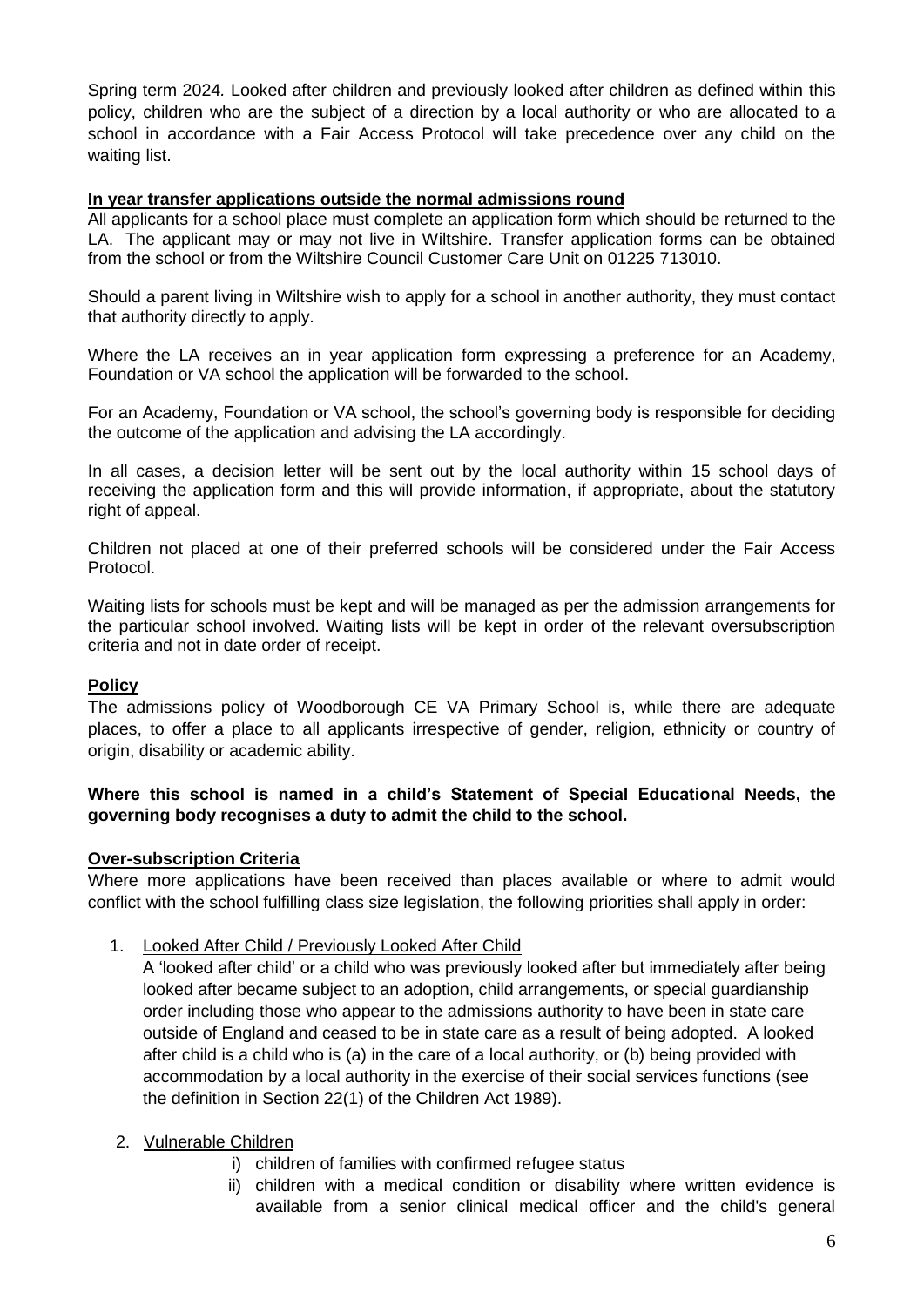practitioner or specialist showing that it would be detrimental to the child's health not to admit him/her to the school rather than any other. Details of this must accompany the initial application.

iii) Children where either parent has a disability which would make travel to a different school difficult. Evidence from a registered health professional such as a doctor or social worker will be required. Details of this must accompany the initial application.

## 3. \* Designated Area Siblings and \*\* Shared Area Siblings

A child is considered in this category if an older sibling is attending the school at the deadline date, **and will continue to do so when the sibling is admitted,** and where the child lives within the designated area at the same address as the older sibling. Within this category, sibling refers to brother or sister, step brother or sister, half brother or sister, adopted brother or sister, foster brother or sister, the child of the parent/carer's partner where the child for whom the school place is sought is living in the same family unit at the same address as that sibling, as well as the children of couples who have registered a civil partnership.

## 4. Other Children from the \* Designated or \*\* Shared Area

Children resident within the designated area or shared area who do not qualify under one of the criteria above.

## 5. Other Siblings

A child is considered in this category if a sibling is attending the school at the deadline date, **and will continue to do so when the sibling is admitted**, and where the child lives outside the designated area at the same address as the sibling. Within this category, sibling refers to brother or sister, step brother or sister, half brother or sister, adopted brother or sister, foster brother or sister, the child of the parent/carer's partner where the child for whom the school place is sought is living in the same family unit at the same address as that sibling, as well as the children of couples who have registered a civil partnership.

## 6. Other Children

To admit other children to whom none of the criteria above apply, when to do so does not risk exceeding the statutory class size of 30 children of 5, 6 or 7 years old (Reception, Year 1 and Year 2).

If the school is oversubscribed within any of the above categories then first preference for entry within each stage will be given to children who are regular (defined as attending church every month for the 12 months prior to the application) practising Christians, of whatever denomination, at a recognised church or religious group, as certified by the appropriate parish priest.

(A recognised church or religious group is one that is a member of Churches Together in Britain and Ireland (ctbi.org.uk) or the Evangelical Alliance (eauk.org); the Fellowship of Independent Evangelical Churches (fiec.org.uk); Affinity Fellowship of Churches (affinity.org.uk). In the event that during the period specified for attendance at worship the church has been closed for public worship and has not provided alternative premises for that worship, the requirements of these arrangements in relation to attendance will only apply to the period when the church or alternative premises have been available for public worship.

A supplementary form confirming church attendance (available from the school office or from the school website) should be sent to the school by 15<sup>th</sup> January 2023.